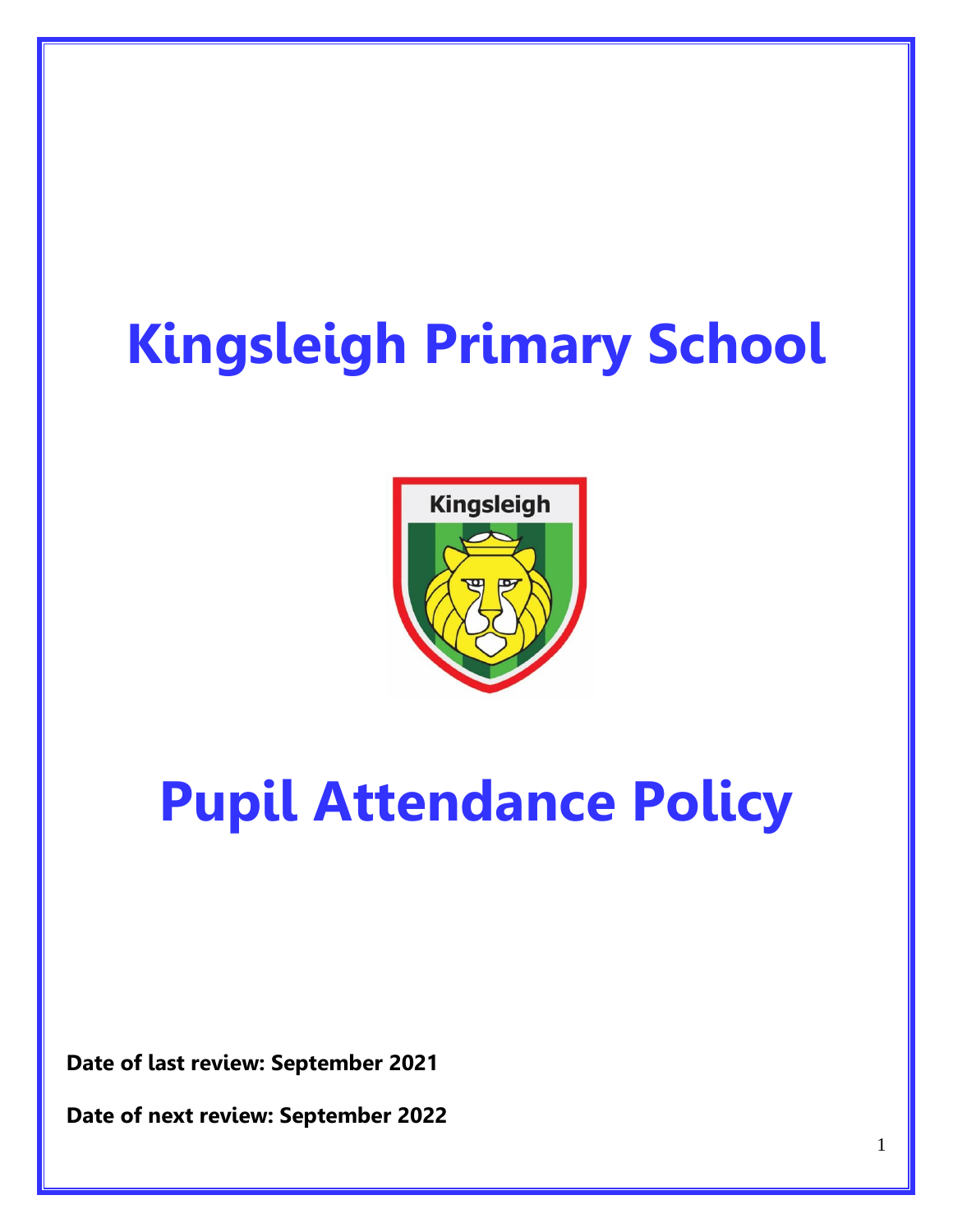#### **Pupil Attendance Policy**

#### **1. Introduction**

1.1 Punctuality and regular attendance are crucial to children's achievement at school. Kingsleigh Primary School (KPS) will work in collaboration with parents and carers to ensure that all children benefit from regular attendance. Within school, staff communicate to pupils that their contribution to the school community is valued; furthermore, staff endeavour to make school an enjoyable place to be so that a positive attitude to school and learning is fostered: through this, we aim to ensure that children want to attend school regularly in the first place.

1.2 In law, parents/carers are responsible for ensuring that their children attend school and are punctual. It is the responsibility of the school to support attendance and to take seriously problems which may lead to non-attendance.

- 1.3 KPS will endeavour to:
- Emphasise the positive reasons for full attendance
- Recognise and acknowledge good attendance, including infrequent attendance achieved in very difficult circumstances (e.g. chronic illness)
- Through careful and systematic monitoring of attendance, identify and act upon difficulties at the earliest stage, working closely with parents/carers
- Avoid acrimony and disappointment in connection with requests for absence through clarity and consistency in dealing with children and families

#### **2. Why is regular attendance so vital?**

2.1 There is a clear link between low attendance at school and low achievement. Government figures show that attendance level at primary school has a clear impact on achievement, even at the end of secondary school:

- Of pupils who fall below 50% attendance, only 3% will achieve 5 A-C grades at GCSE
- Of pupils in the 80%-90% range, only 35% will achieve 5 A-C grades at GCSE
- Of pupils below 95%, only 73% will achieve 5 A-C grades at GCSE

#### **3. Monitoring attendance and responding to concerns**

3.1 All staff have a duty to informally monitor pupils' attendance and to report any concerns they may have. In this way, pupil attendance is being monitored in the school at all times. The school has key staff monitoring attendance.

- Within the office team, The Attendance Officer will:
- o Ensure that careful records of attendance are maintained;

o Provide attendance information as requested by staff and for attendance monitoring meetings and audit;

o Make day to day attendance checks on those pupils whose attendance has been identified as requiring regular monitoring and flag concerns quickly;

o Ensure the school's arrangements for First Day Contact are robustly followed, always mindful of those children identified as 'vulnerable';

o Maintain a close link with the Deputy Head.

 Monitoring of attendance is a continual process and actions may be triggered at any point where a concern is raised.

 Formal internal monitoring will take place by the school bi-weekly through following the agreed actions within this policy.

 Formal monitoring of attendance will include analysis of absence levels for individuals and specific vulnerable groups including disadvantaged children as a cohort compared to other pupils within the school. Such analysis will also consider other trends such as by year group.

3.2 There is a tiered system to respond to low and/or falling attendance levels: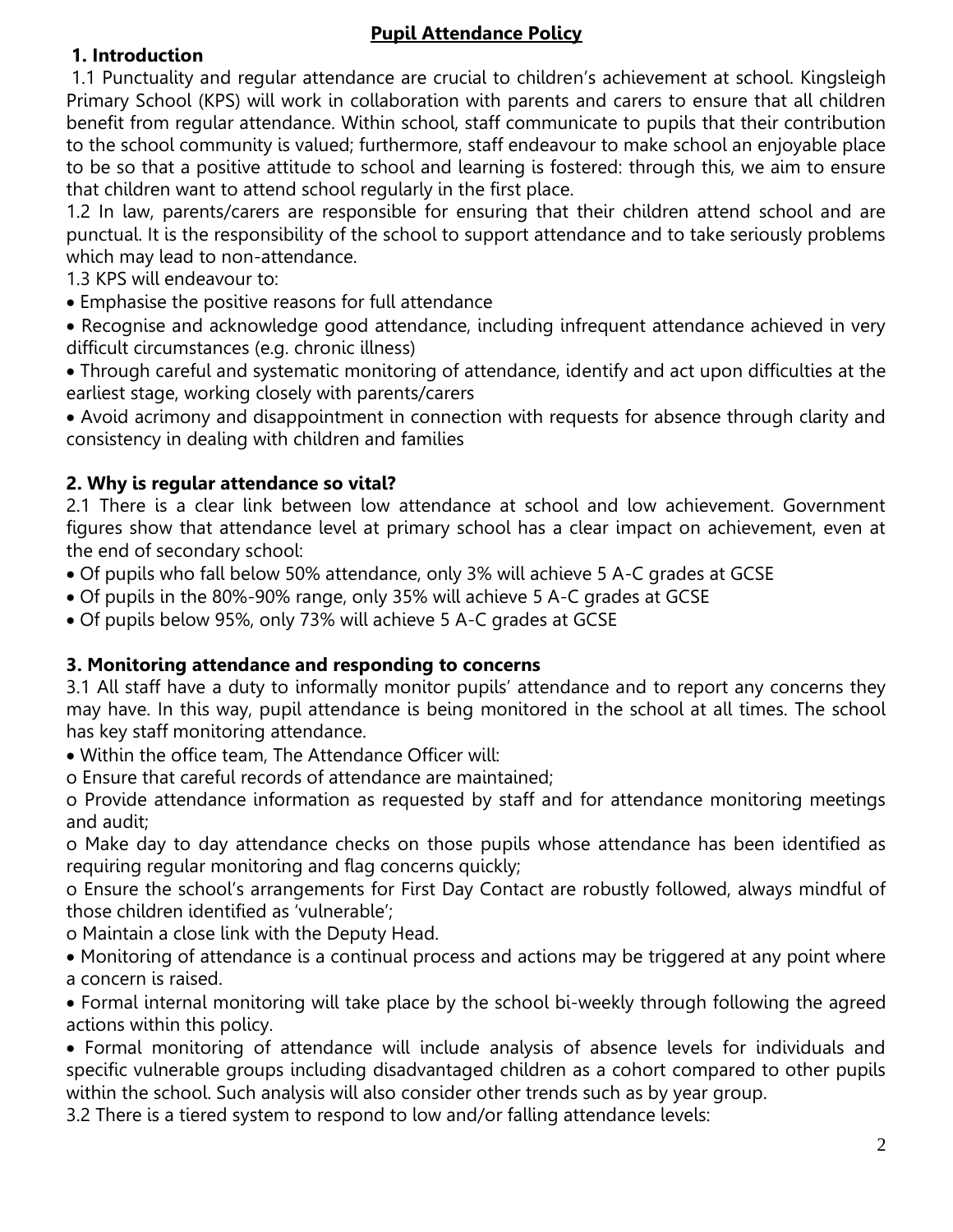Each fortnight the attendance of all pupils is tracked. For pupils who have attendance below 96%, a Letter 1 is sent. This letter is for information – it notifies the parent/carer of their child's attendance level and explains that the school will continue to monitor it. (Where the cause for a pupil's attendance dropping below 96% is very specific and clearly known and evidenced to the school, the school may decide that such a letter is not required or appropriate. In such circumstances, the pupil's attendance will be closely monitored – further reduction in attendance may prompt this initial letter). This letter is included in appendix 1, although it may be adjusted to suit the circumstances if appropriate.

Following the date of this letter, if attendance does not improve and there are further absences a Letter 2 is sent. This letter is included in appendix 2. The purpose of this letter is to clearly identify that the attendance level is a significant cause for concern (except for in exceptional circumstances such as a known medical condition). Parents/carers are requested to attend a meeting, either by telephone or in person, the purpose of which is to explore the reasons for their child's low attendance and formulate a plan for improvement. The content of this meeting will be used to draw up an 'Attendance Action Plan' which will be shared with the parents/carers with a review date of six weeks and regular weekly reviews, (appendix 3). Participants in that meeting will vary according to the circumstances but may often involve staff such as the Headteacher, other senior leader, class teacher, SENCo and Pastoral Care Worker. The school is likely to invite the Education Social Worker and will certainly notify them of the meeting taking place. At this stage, the school will make it known – and confirm in writing on the Attendance Action Plan - that absences cannot be authorised without medical evidence unless there are exceptional reasons which render this inappropriate. Schools cannot routinely authorise absence where a child's attendance has reached this level of concern and this will be explored at the meeting. If the parent/carer does not attend the meeting, the Attendance Action Plan will be sent to them with a review date of six weeks. Where families fail to engage with the school or attendance does not improve from the date of the meeting and Attendance Action Plan, a Legal Warning letter is issued with notice to improve attendance. (This is included in appendix 4). This is reviewed after the agreed period of time and if attendance is improving it will continue to be closely monitored and if not the school will request a FPN (Fixed Penalty Notice) from the local authority. If this is not paid, then a prosecution notice will be sought and issued.

NB During the unprecedented times of the Covid-19 pandemic some of these systems and figures may need to be modified so that this policy is still robust and purposeful.

#### **4. Requiring medical evidence**

4.1 As described earlier, schools cannot routinely authorise absence where there are attendance concerns. Before requiring parents/carers to provide medical evidence, parents/carers will have been notified in writing along the lines outlined in appendix 3 and 4. This would typically be discussed with the parents/carers at an attendance improvement meeting. Medical evidence may take many forms, depending upon the circumstances. Where a pupil has a specific medical condition which is clearly evidenced to the school (for example through a NHS paediatrician's letter), this can be taken as evidence for ongoing absences rather than requiring the parents/carers to provide evidence after every absence. However, if there are any doubts, the school will take advice from the Local Authority School Inclusion Worker as it will be necessary to understand the level of attendance that could be reasonably expected with that particular condition. In cases where there is no confirmed underlying health condition, medical evidence can take whatever form the school deems as appropriate and might include: GP appointment card, prescription or even the school's direct observation. Either way, if a parent/carer is required to provide medical evidence, absences will not be authorised without such evidence.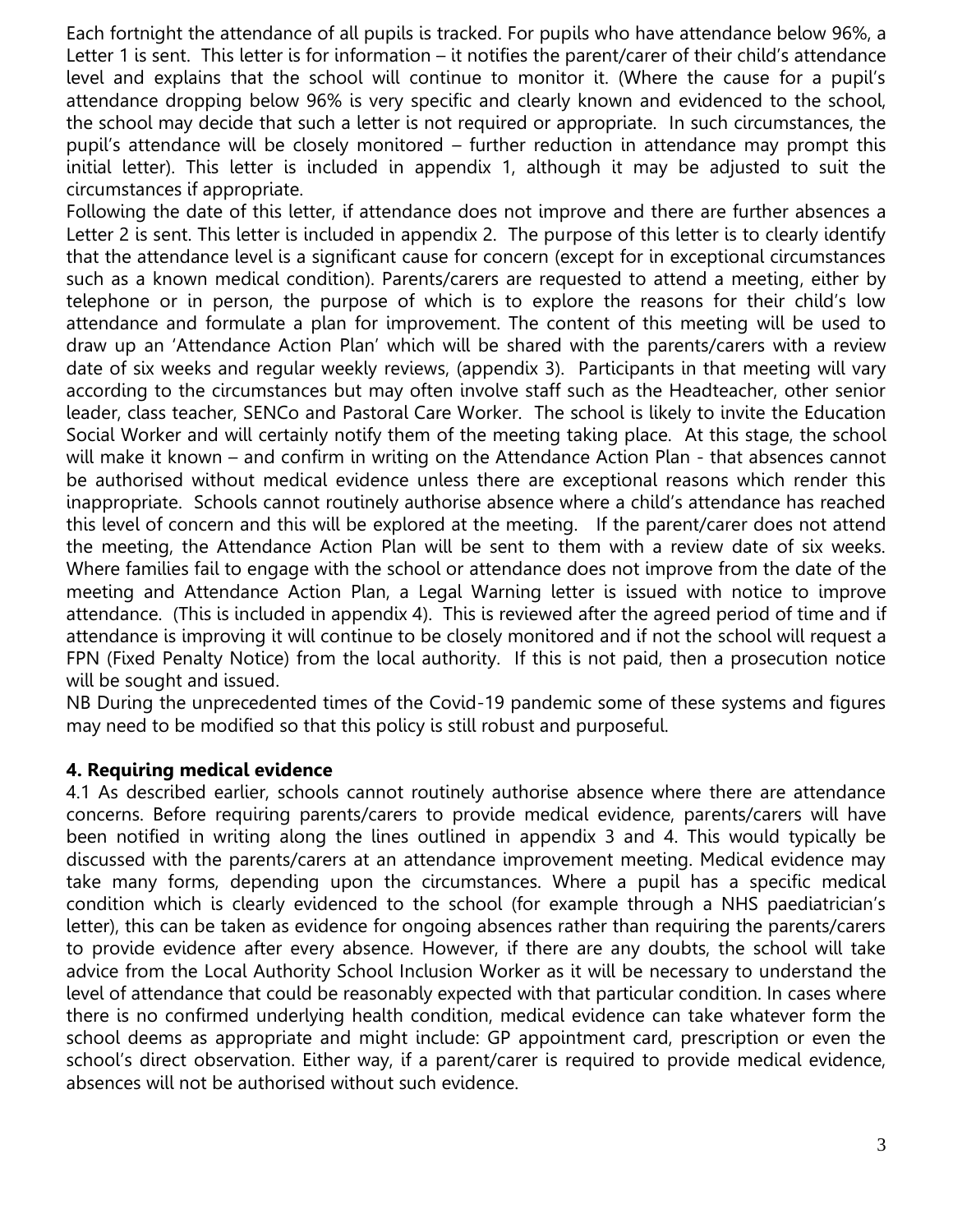#### **5. Managing lateness**

5.1 If a pupil arrives at school after the start of the school day but by 9.15am, they will be registered as 'late' (L). Lateness beyond 9.15am will be counted as an absence. This will be an unauthorised absence (U) for the morning session unless parents/carers provide the school with an acceptable reason.

5.2 KPS will also contact parents/carers if a child regularly arrives at school late. Teachers and other staff who notice a problem with punctuality will consult with the Headteacher before communication is made with parents/carers regarding the matter. Persistent arrival after the child's designated staggered start time will be addressed as over a week this can build up to over two and a half hours lost learning time and has a significant impact on how children settle and access the school day.

5.3 Persistent lateness will be addressed; 5 periods of lateness will be addressed through a lateness monitoring letter and if ten periods of absence (U code) are recorded a fine will be issued. Lateness will also be monitored under the attendance criteria above.

#### **6. Parents/carers notifying the school of absence and 'first day contact'.**

6.1 Parents/carers are required to contact their child's school on the first day of their child's absence and every day thereafter. If it is clear from the initial communication on day one that the absence will extend for a given period (for example, a child who has an infectious illness), it is not necessary for the school to be notified every day during the absence period but parents/carers must contact the school if the absence period becomes protracted. This is an important aspect of the schools' safeguarding procedures: if a child is not registered at school in the morning, then schools must satisfy themselves that the child is safe. It is therefore necessary for parents/carers to contact the school every day by telephone, Parent Mail or or email by 9.15am, giving a reason for their child's absence. This absence will then be recorded as authorised, provided that the reason for absence is significant and that there are no current concerns about the child's attendance.

6.2 Office staff will contact parents/carers on the first day that a pupil is absent without explanation. The school will determine how to make this initial contact; it may for example be via text message in the first instance, requesting a call from the parent/carer. If no response is obtained, the school will endeavour to reach the parent/carer by sending a truancy email and call. It may also be that the school will telephone the parent/carer and in some circumstances a home visit will be made.

6.3 If the Headteacher has any cause for concern about the reason given for any absence, it will remain unauthorised until the matter has been discussed with the parents/carers and a satisfactory explanation secured. If the school does not accept the reason given the absence will remain unauthorised. For the absence to be authorised, there must have been no reasonable way in which the child could have come to school.

#### **7. Appointments during the day**

7.1 Parents/carers must avoid arranging appointments for their child during the day. However, if it is unavoidable, parents/carers must notify the school of the appointment details. A child should only be taken out of school for his/her own appointment—not because another family member has an appointment. This includes collecting a child early so a parent/carer can attend an appointment for someone else.

#### **8. Leave of Absence during term time**

8.1 Following amendments to the Education (Pupil Registration) (England) Regulations 2006 which came into effect 1st September 2013, Headteachers are only allowed to grant leave of absence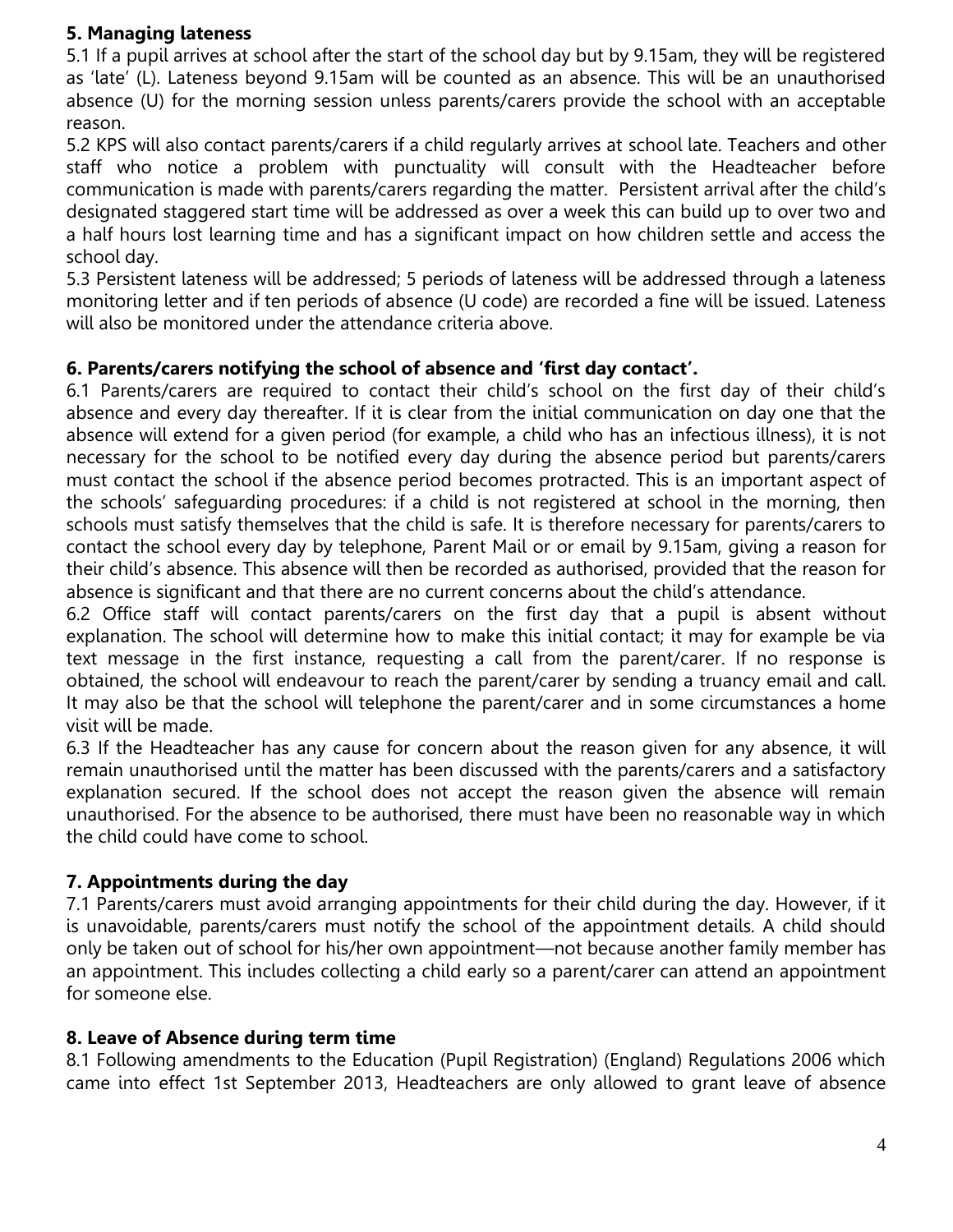from school in exceptional circumstances. The decision as to whether any request is considered as 'exceptional circumstances' rests solely with the Headteacher.

8.2 The fundamental principles for defining 'exceptional' are rare, significant, unavoidable and short; 'unavoidable' should be taken to mean an event that could not reasonably be scheduled at another time.

8.3 In considering whether or not to authorise a request for exceptional leave of absence in term time the Headteacher will look at each individual case and only grant authorisation if the circumstances are truly exceptional. Additionally, any request should be made prior to the leave of absence and should be submitted to the school in writing. Parents/Carers may be asked to provide additional information/evidence or meet with the school to discuss the circumstances.

8.4 Only the parent/carer the child resides with can make an application for a leave of absence.

8.5 The following are examples of situations which could be considered as exceptional:

- Return of parent/carer from active service (Forces)
- Death or terminal illness of a parent/carer, step-parent or sibling
- Young Carers
- Disability or respite leave
- Periods of obligatory religious observance

 Attendance at a wedding or christening of an immediate family member ('immediate' defined as parents and siblings)

8.6 The following are examples of situations which would not typically be considered as exceptional: Family holiday / cheaper holiday dates

- Educational visits arranged by family members during school time
- Attendance at a wedding or christening (unless it relates to immediate family)
- Visiting relatives either abroad or in the UK

 Limitations on parents'/carers' leave entitlement or dates or parents'/carers' profession or place of work making it difficult to coincide school and work holidays

 A family member going for medical treatment abroad which could be reasonably carried out in the UK

8.7 Parents/carers will be notified of the Headteacher's decision at the earliest opportunity.

8.8 When a leave of absence is taken and the school has not authorised the absence because the reasons are not considered 'exceptional', the school may request that the Local Authority issues a Fixed Penalty Notice (FPN). In considering whether to request a FPN, the school will have due regard to the latest advice and guidance. If a period of 5 or more days unauthorised absences is taken KPS will request that the Local Authority issue a FPN. All FPN fines will be requested on a, "per parent, per child" basis.

8.9 KPS will make parents/carers aware of the arrangements for requesting leave of absence, including the implications of taking unauthorised absence, through publication of this policy on the school's websites and also through other opportunities including information packs for new parents/carers and regular newsletters.

#### **9. Off-site education or specialist provision**

9.1 Where a child's special educational needs are recognised by the school, and special tuition/therapy not available in school is required, the Headteacher may authorise absence for specific times when such tuition or therapy may be given outside school.

10. Absence for performance

10.1 The Headteacher may grant leave of absence for approved public performances provided that clear evidence is issued of the approved nature of this activity. The following will also be taken into account in reaching a decision:

The nature and purpose of the performance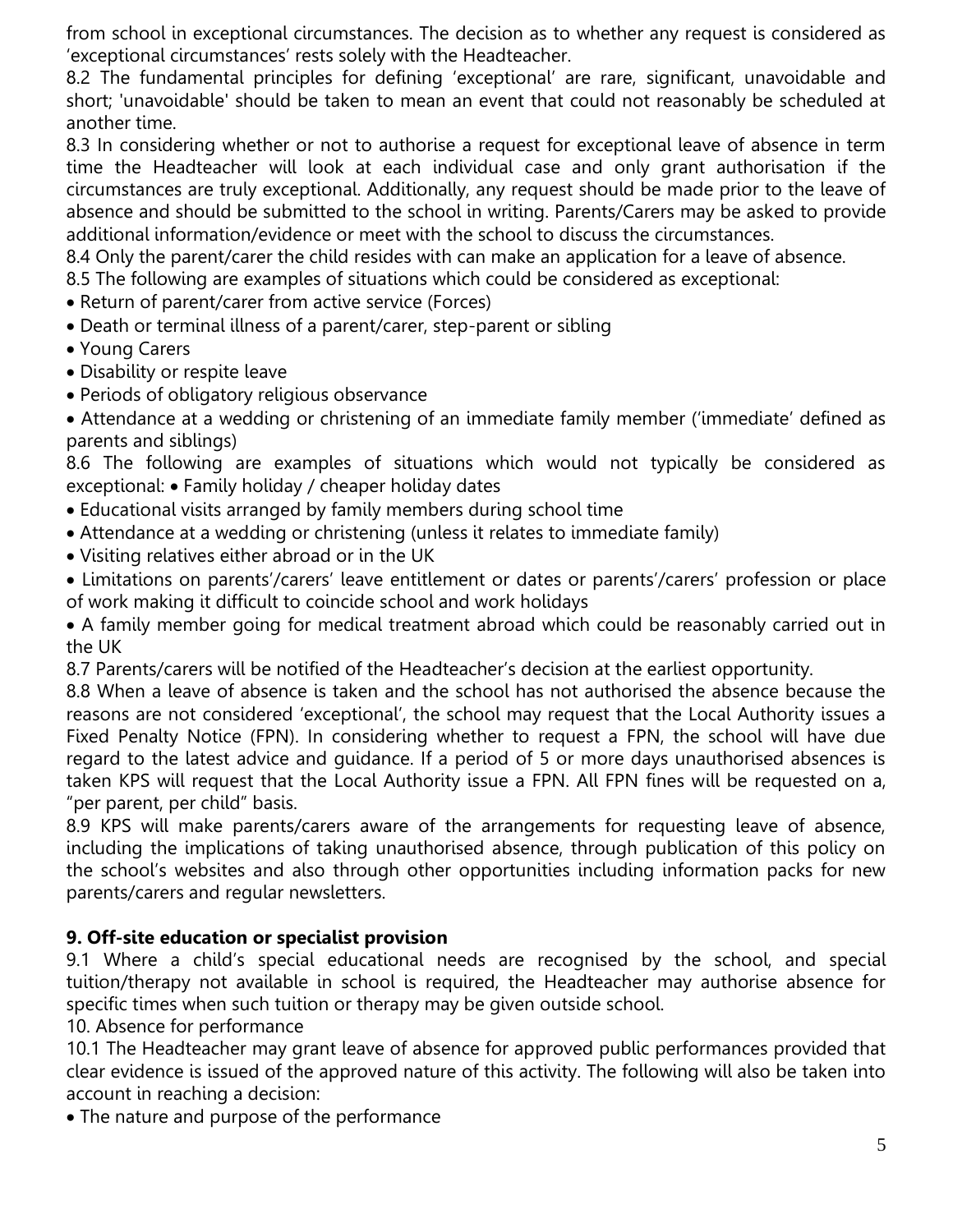- The frequency of absence requested and the likely impact on the child's education and progress
- The child's attendance record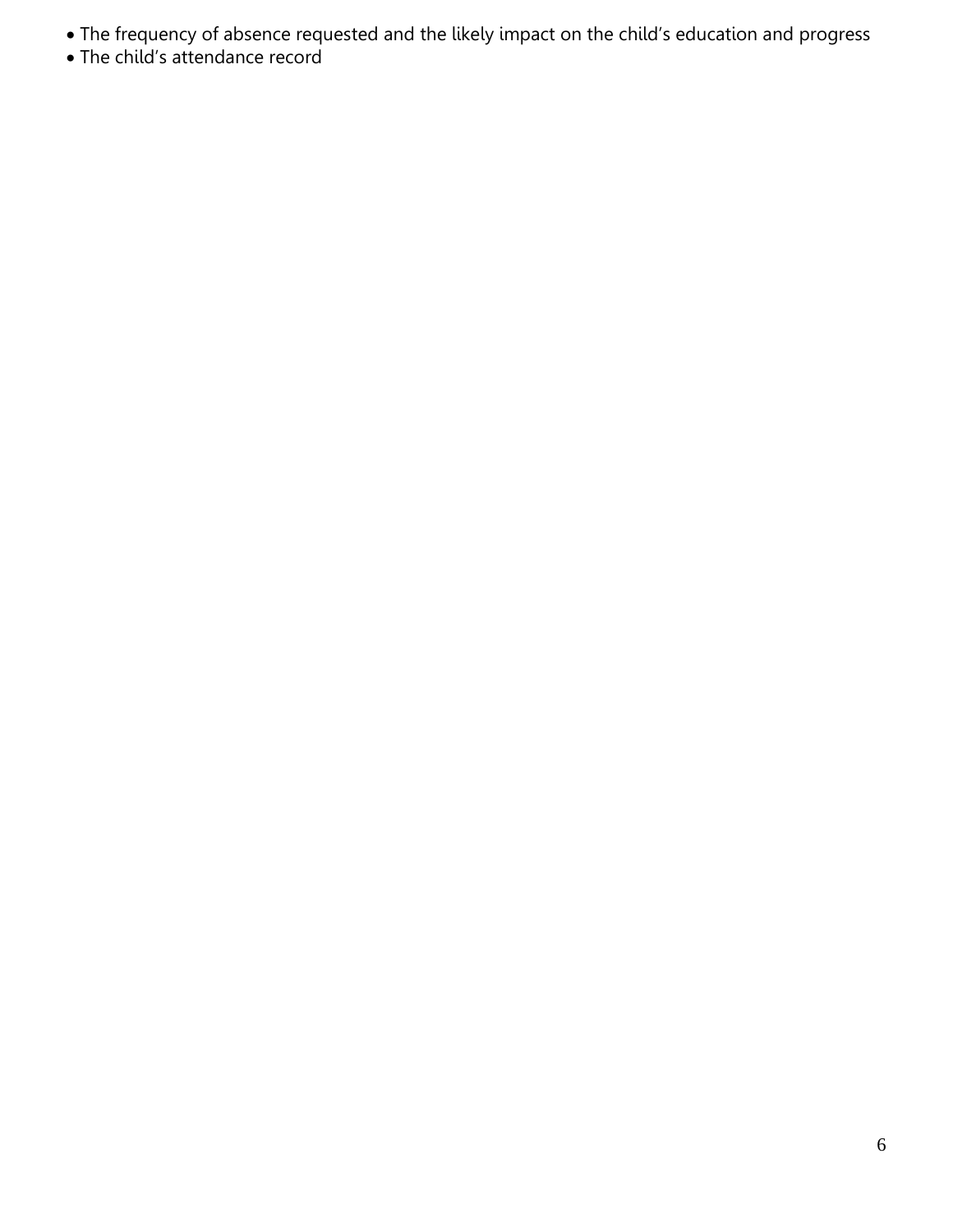#### Appendix 1

Dear

Through our regular monitoring of attendance at Kingsleigh Primary School, we have noticed that has an attendance of \_\_\_\_\_\_\_\_\_\_\_\_\_\_\_\_\_\_\_\_\_\_\_ which is below the government's minimum expectation of 96%.

I know that you will appreciate that regular attendance at school is vitally important for children to learn effectively and make good progress; it is essential that they attend on time, regularly and consistently. We appreciate that some absence may be due to illness or medical appointments, but all absences and late arrivals to school affect a child's attendance, performance and ability to achieve their full potential.

At this time, there may not be any cause for worry and if you believe \_\_\_\_\_\_\_\_\_\_'s attendance will soon improve and be closer to the 96% that is expected you need take no further action.

If, however, you do have concerns about your child's attendance for health, or other reasons, please contact Mrs Belmont in the school office to make an appointment to discuss your concerns with the school.

Yours sincerely

Mr J Lumber Headteacher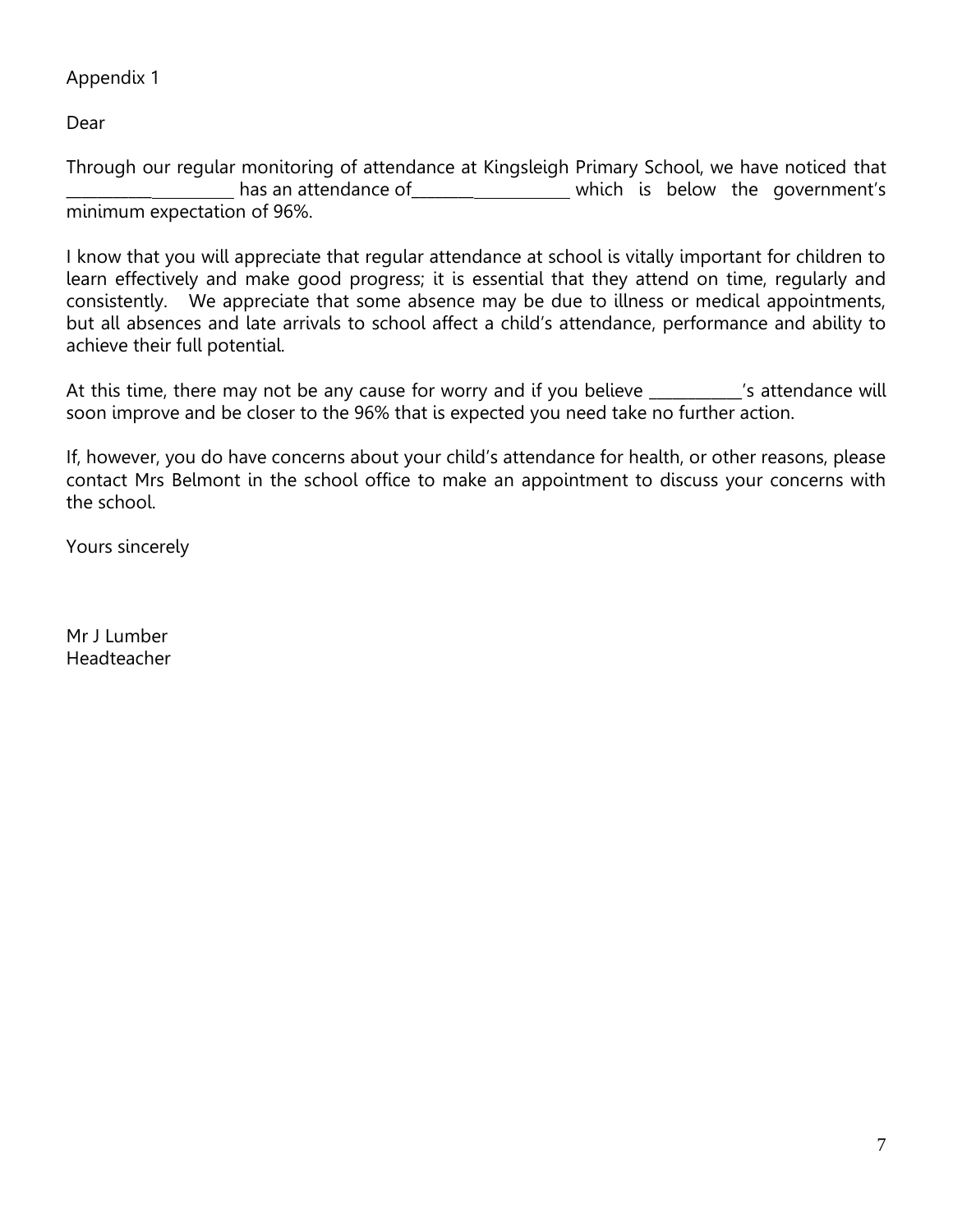#### Appendix 2

Dear

I wrote to you recently to express our concerns over \_\_\_\_\_\_\_\_\_'s attendance. \_\_\_\_\_\_\_\_\_\_'s attendance has continued to be a concern to us. His/Her current attendance is at \_\_\_\_\_\_ which is below the minimum requirement of 96%.

We appreciate that this may be, at times, due to illness but all absences and late arrivals to school affect a child's attendance and their performance and ability to achieve their full potential in school.

In view of these concerns, we would like to invite you into school to discuss the reasons for \_\_\_\_\_\_\_\_'s absence and see if there is anything we can do to support you in improving his/her attendance. A telephone meeting has been arranged for \_\_\_\_\_\_\_\_\_\_\_\_\_\_\_ and our Education Social Worker and Pastoral Worker will telephone you at approximately \_\_ am/pm.

We look forward to working together with you to resolve this matter and ensure that your child can get the very most out of their time at Kingsleigh Primary School.

Mr J Lumber **Headteacher**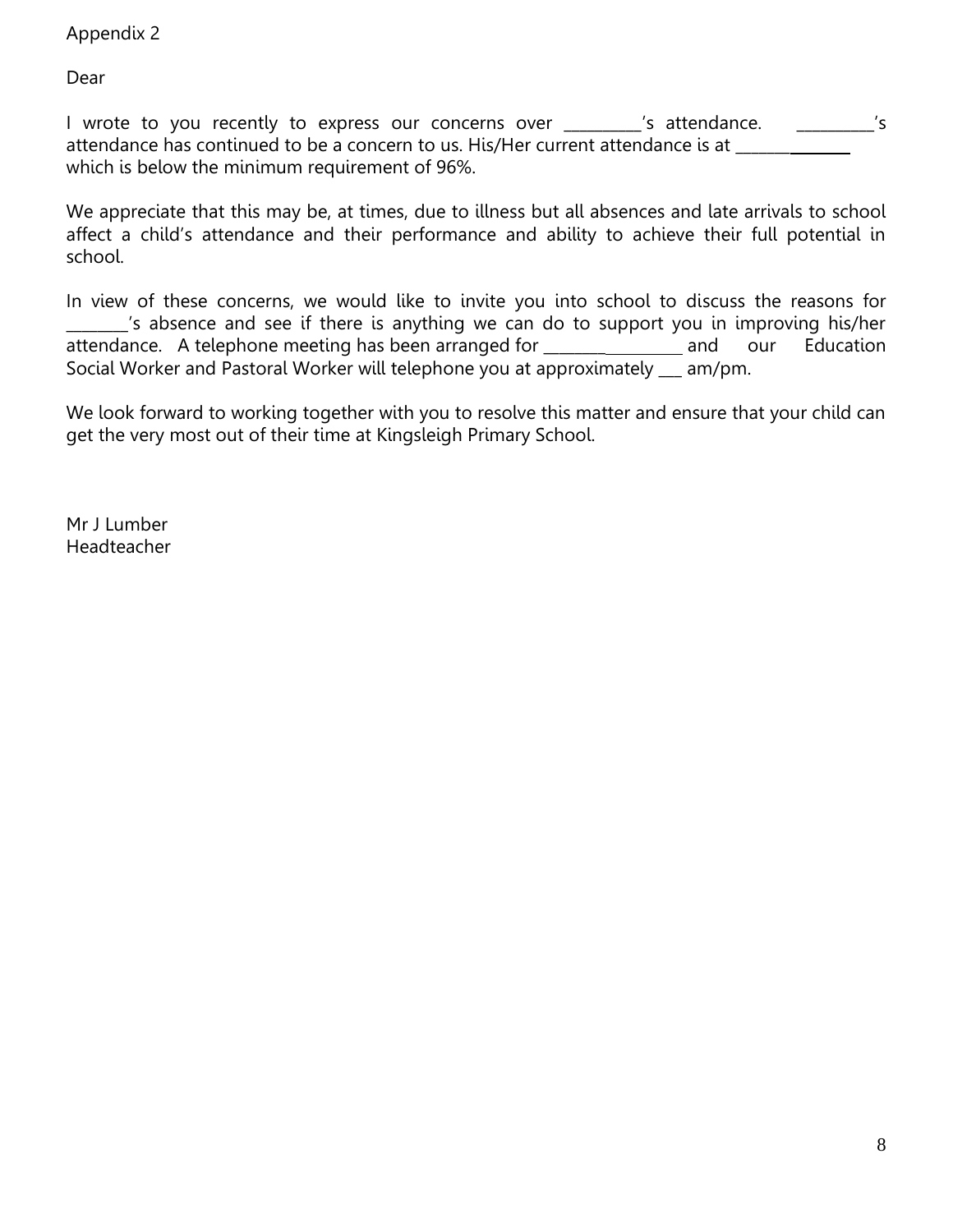### **Attendance Action Plan**

## **Part 1**

Name: Name: Name: Name: Date of Telephone Meeting:

Year group: Class: Time of Telephone Call:

Details of attendance

| Overall % | <b>Authorised absence %</b> | Unauthorised absence % |
|-----------|-----------------------------|------------------------|
|           |                             |                        |

#### Details of professionals involved; including staff at school

| <b>Name of</b> | <b>Role and Agency</b> | <b>Attended</b> |
|----------------|------------------------|-----------------|
| professional   |                        | <b>Meeting</b>  |
|                |                        |                 |
|                |                        |                 |
|                |                        |                 |
|                |                        |                 |

| <b>Background information</b> |  |  |
|-------------------------------|--|--|
|                               |  |  |
|                               |  |  |
|                               |  |  |
|                               |  |  |
|                               |  |  |
| What is going well?           |  |  |
|                               |  |  |
|                               |  |  |
|                               |  |  |
|                               |  |  |
|                               |  |  |
| What are we concerned about?  |  |  |
|                               |  |  |
|                               |  |  |
|                               |  |  |
|                               |  |  |
|                               |  |  |
|                               |  |  |
|                               |  |  |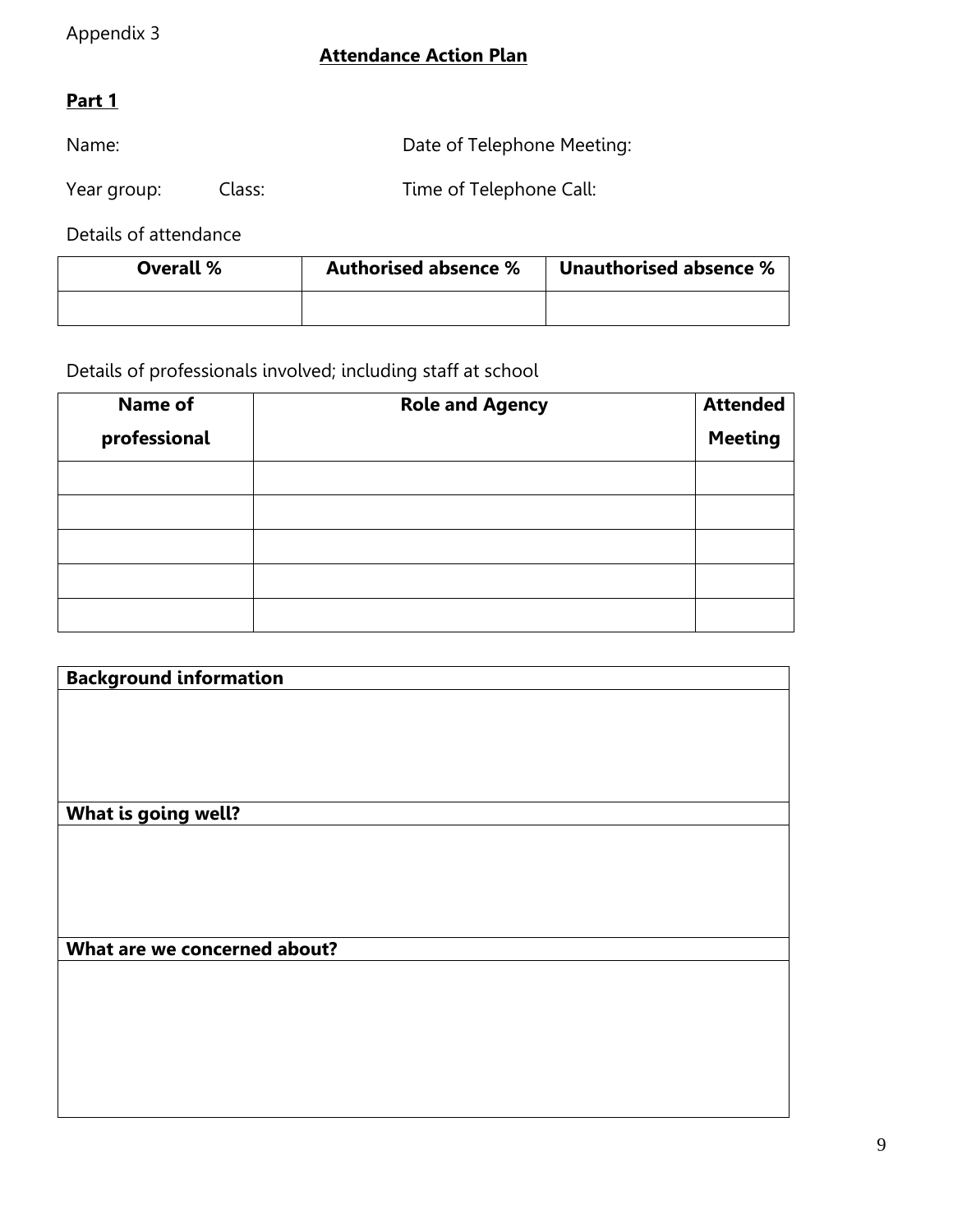#### **Part 2** – Agreed Actions

|                | Actions/next steps of Parent(s) and Pupil | Date /<br><b>Frequency</b> |
|----------------|-------------------------------------------|----------------------------|
| 1              |                                           |                            |
| $\overline{2}$ |                                           |                            |
| 3              |                                           |                            |

|                | Actions/Support from professionals to assist parent(s)/pupil | Date /<br><b>Frequency</b> |
|----------------|--------------------------------------------------------------|----------------------------|
| 1              |                                                              |                            |
| $\overline{2}$ |                                                              |                            |
| 3              |                                                              |                            |

#### **I understand that following this meeting no absences will be authorised without medical evidence and that if attendance does not improve it is possible that Legal Warning will be given and the possibility of a Penalty Notice or legal action proceedings being sort.**

**Review date:** Six weeks from the meeting date above with regular weekly school attendance monitoring and if necessary Penalty Notice or legal action proceedings could be taken before this time.

#### **Part 3** - Declarations

I agree with the actions and support laid out in this action plan.

Parent:

Pupil (if appropriate): \_\_\_\_\_\_\_\_\_

School Representative: \_\_\_\_\_\_\_\_